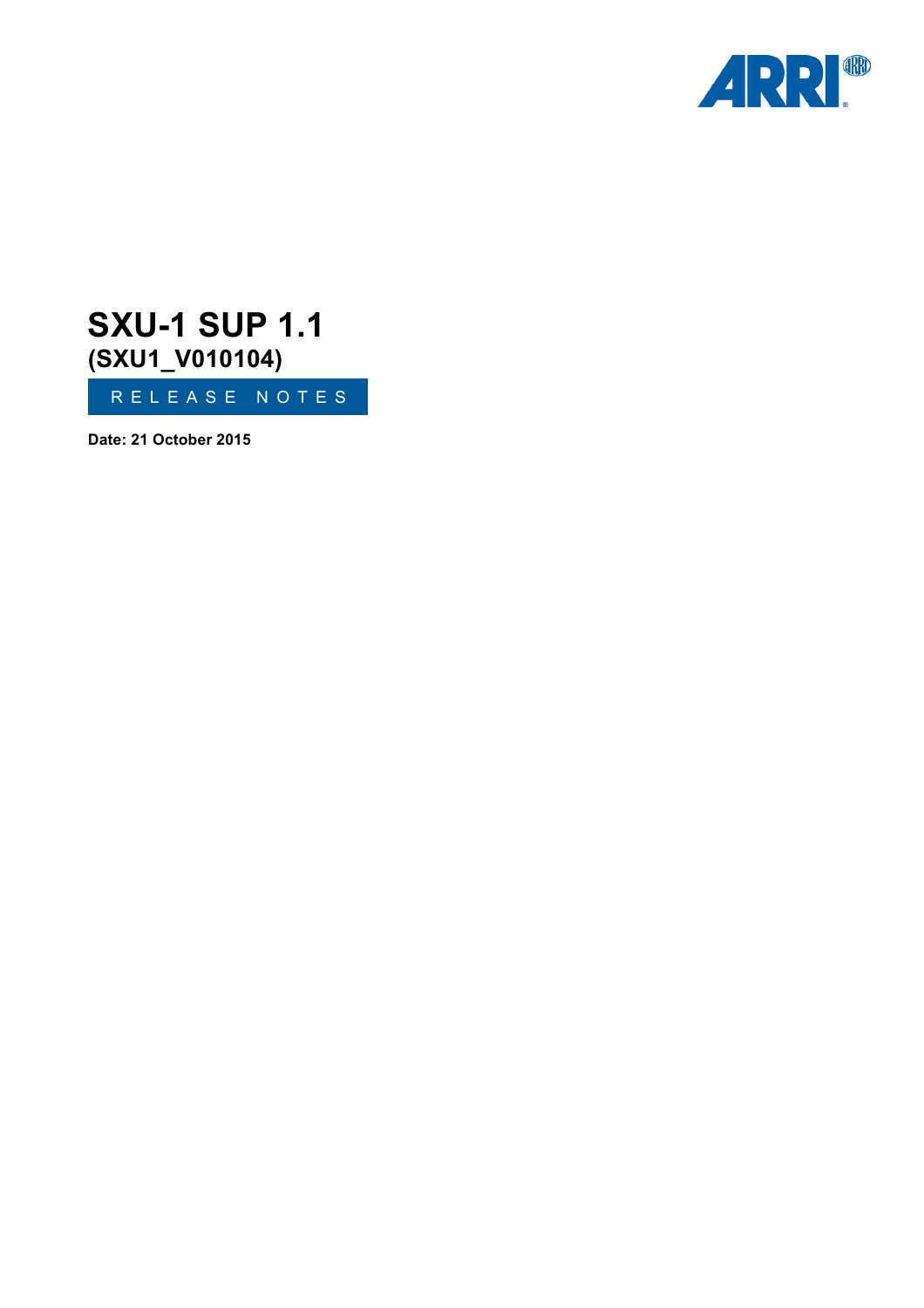# **Table of Contents**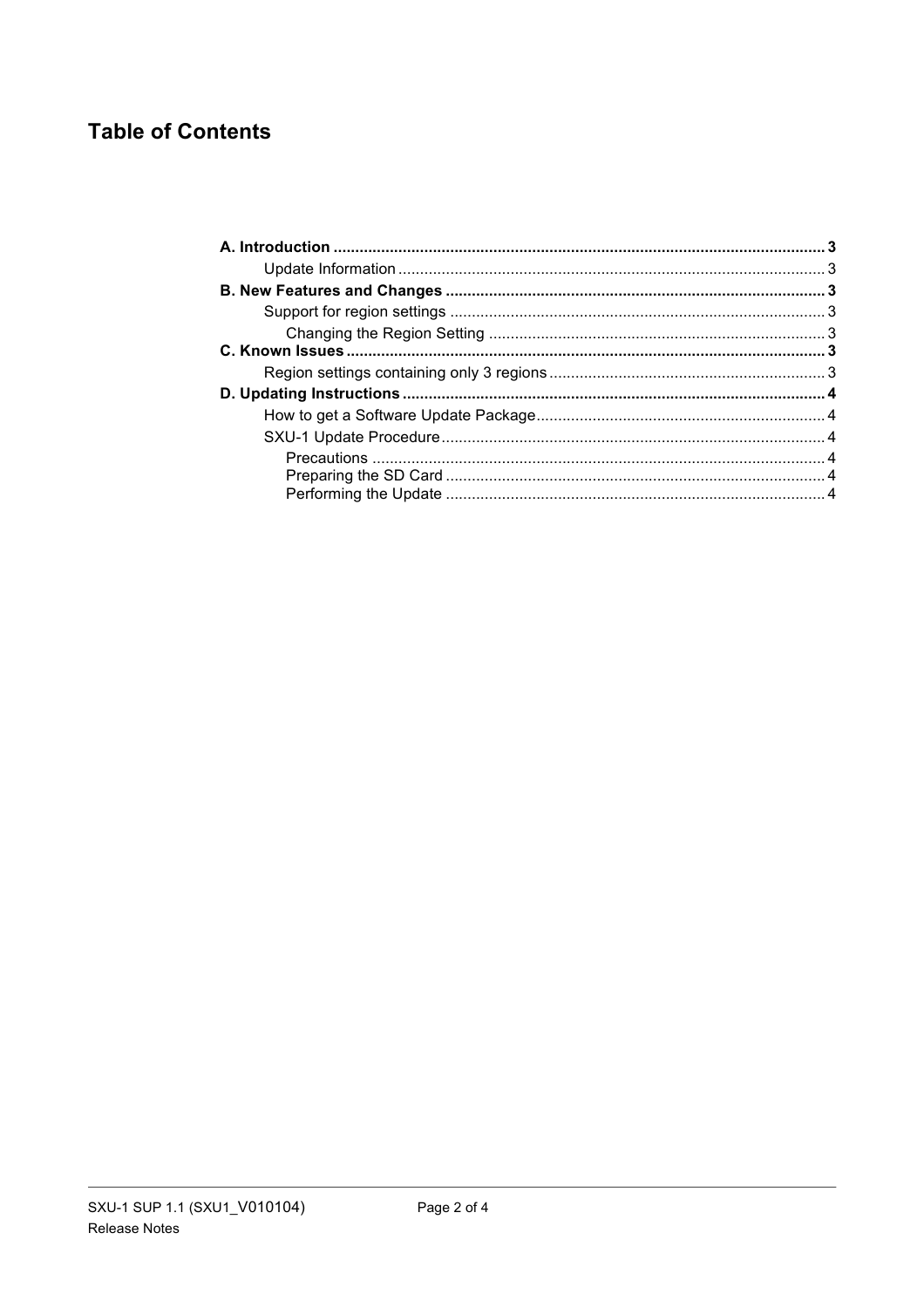# **A. Introduction**

Dear Customers,

We are proud to announce the release of Software Update Packet (SUP) 1.1 for the Single Axis Unit SXU-1. This SUP adds support for region settings to the SXU-1 (only available with EMIP300 radio module).

# **Update Information**

We highly recommend updating the SXU-1 to this software update package.

Note: This software update contains two update files. First, install SXU1 pre\_0101.upd, and then install SXU1\_V010104.upd. Read Update Instructions for further information.

# **B. New Features and Changes**

### **Support for region settings**

SUP 1.1 allows setting the radio output power according to regions<sup>1</sup>. This function is only available with SXU-1 devices containing the EMIP300 type radio module (ARRI white coded radio module with the latest generation chipset). Please check transceiver ID for the installed radio module labeled on the back of the SXU-1 device.

#### **Changing the Region Setting**

To change the region setting, proceed as follows:

- 1. Go to MENU > SYSTEM INFO > RADIO > REGION.
- 2. Use the UP and DOWN buttons to select the region you are in.

Select WORLD $^2$  if your specific region is not listed.

3. Press the SELECT button to activate the new region setting.

### **IMPORTANT NOTICE:**

It might not be legal to operate Single Axis Unit SXU-1 in a country/region other than the country/region selected in the SXU-1 region menu. Switch radio off and use the device in hardwired mode if you are not sure of the correct region setting.

# **C. Known Issues**

### **Region settings containing only 3 regions**

In rare cases, the radio region-setting menu contains three regions only after performing this software update. Please perform the software update again to obtain all five regions. Note that region setting is only available for devices including the EMIP300 radio module.

<sup>&</sup>lt;sup>1</sup> All available region settings comply with Part 15 of the FCC rules.<br><sup>2</sup> The WORLD setting provides a radio output power of 10 dBm and complies with Part 15 of the FCC rules. Please make sure that this complies with the local radio laws.